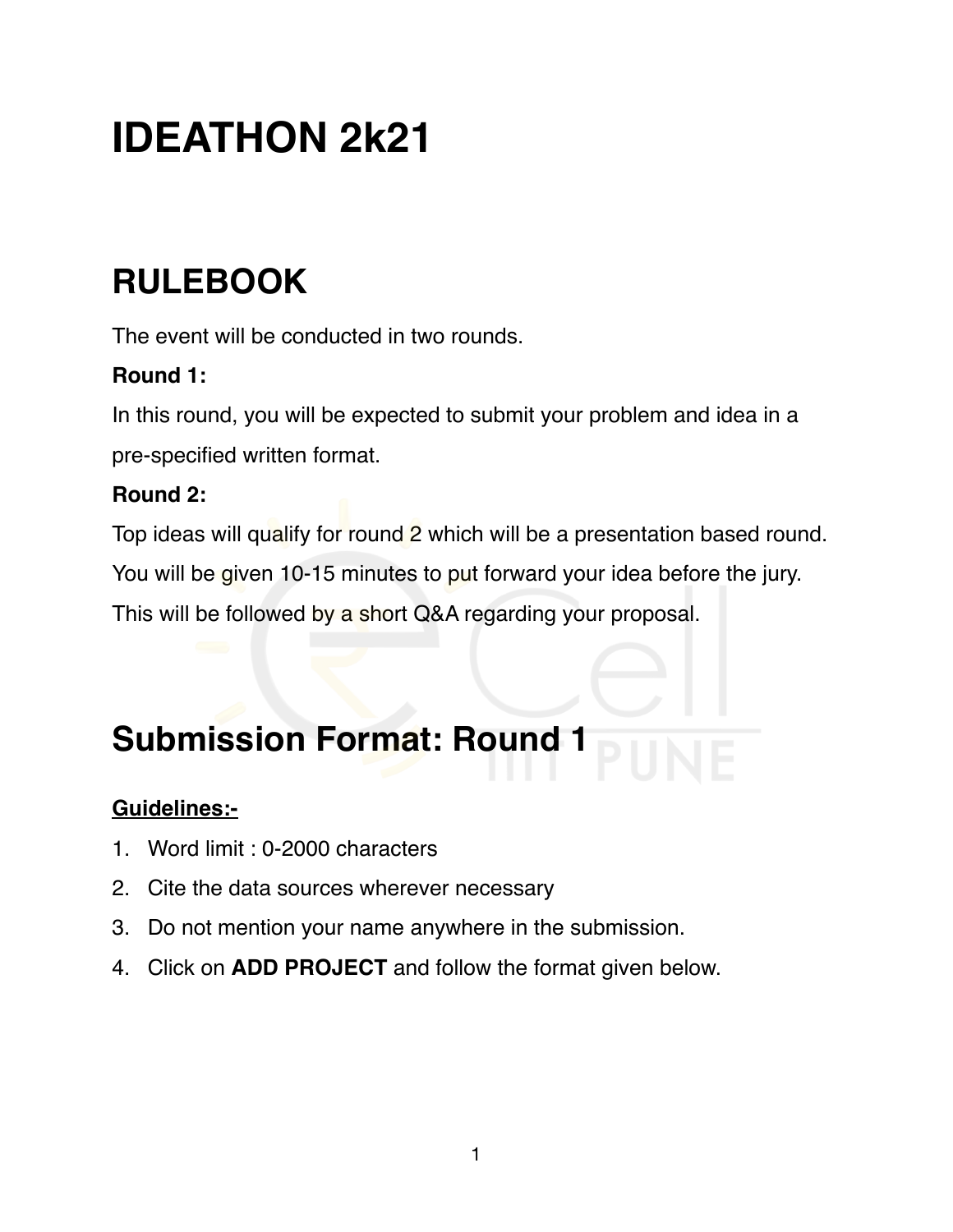#### **Format**

**Project Name:** Enter the title of your idea here

**Tagline:** Explain your idea in brief

**The problem it solves:** Explain the problem in detail (what problem you chose, Why is it a significant problem?  $)$ 

**Also, you have to write your idea in this section only. ONCE you have completed explaining your problem leave one line and give the heading "THE IDEA" and write your idea.** In this section, explain your approach/methodology in detail.

**Challenges I ran into:** This section is optional. Write limitations of your idea in this section.

**Technologies used:** Enter the technologies you used here in this section. **If you are unable to select the technology or there is no technology used, write "NA" in the provided section and press enter.**

**Links:** Enter "**https://ecelliiitp.org/**" (without quotes) in this section and press enter key if you confirm that the submission made by you is not plagiarized.

The other two sections are **optional and** will not be considered during evaluation.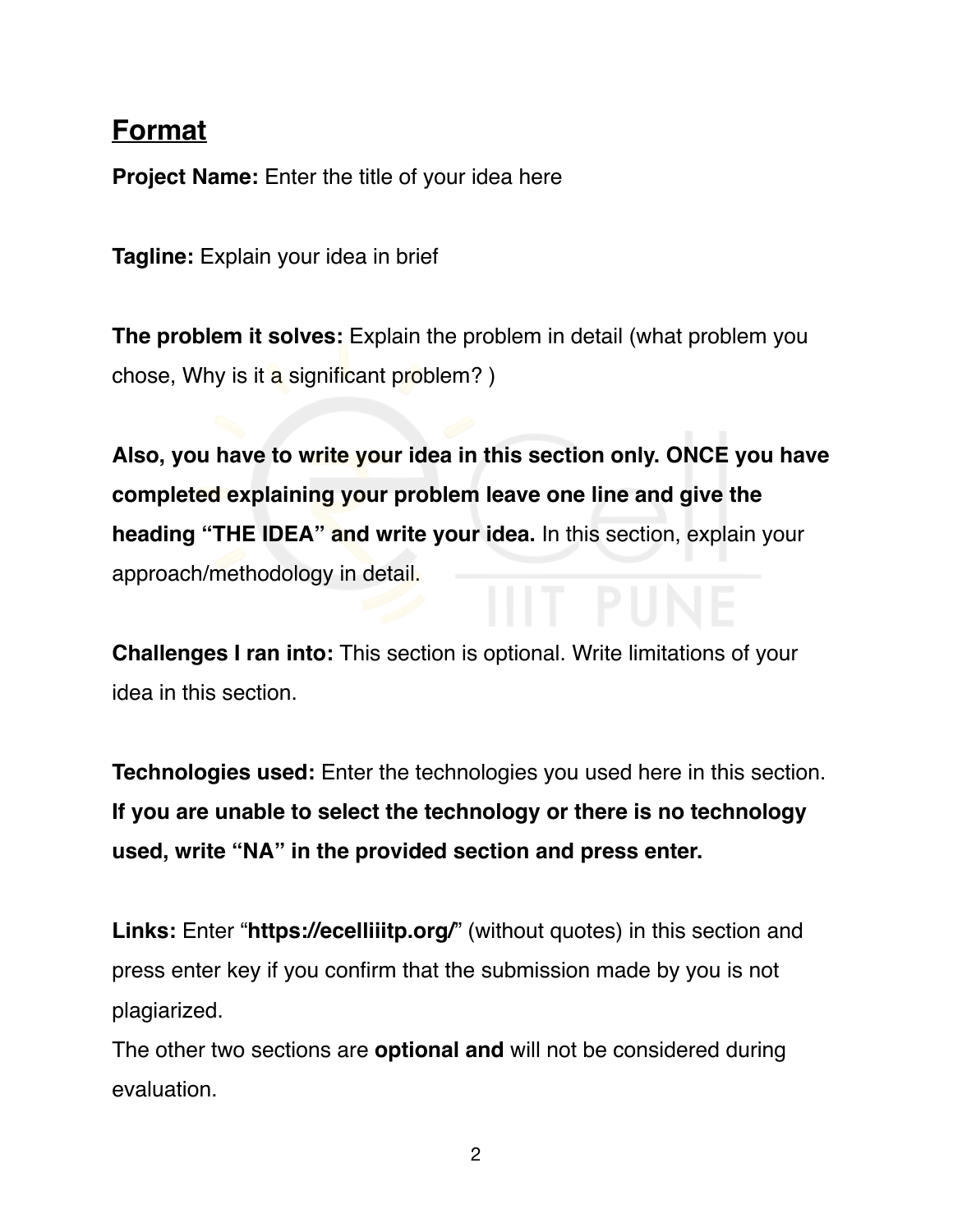**Note:-** If you are unable to share your idea in the given space, add a link to google document for the same in the links section.

# **How to submit**

Once you have completed writing your idea in the format given above, follow the instructions given below:-

- 1. Click on "Preview Submission" button.
- 2. Click on "Save Project" button.
- 3. Click on "Edit" button if you wish to make changes in your current project.
- 4. Click on "Delete" if you wish to create a whole new submission.
- 5. Click on "Submit project for judging" once you have completed the project. **Note** that you cannot make any changes once you click this button.

# **Rules**

- Idea submission must be in the specified format only.
- The ideas from all different themes will be allowed.
- Plagiarism of any type will not be entertained.
- The decision made by the judges and the organizing committee will be considered final.